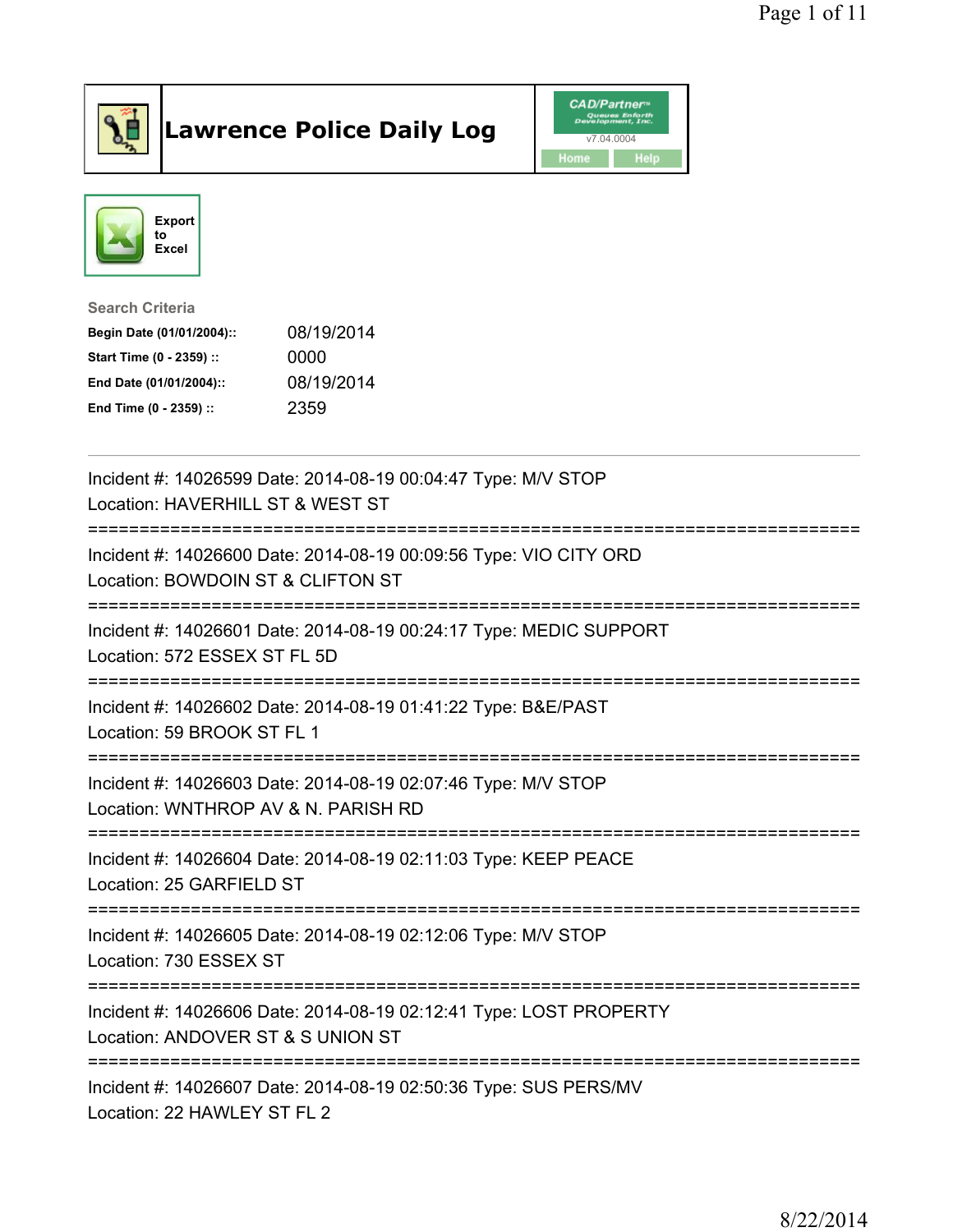| Incident #: 14026608 Date: 2014-08-19 03:23:49 Type: M/V STOP<br>Location: ESSEX ST & JACKSON ST<br>=======================                      |
|--------------------------------------------------------------------------------------------------------------------------------------------------|
| Incident #: 14026609 Date: 2014-08-19 03:33:51 Type: DISTURBANCE<br>Location: 15 BELMONT ST FL 1<br>=======================                      |
| Incident #: 14026610 Date: 2014-08-19 03:44:08 Type: M/V STOP<br>Location: 225 WINTHROP AV                                                       |
| =====================================<br>Incident #: 14026611 Date: 2014-08-19 04:35:04 Type: MAL DAMAGE<br>Location: KID START / 444 N CANAL ST |
| Incident #: 14026612 Date: 2014-08-19 06:23:28 Type: ALARMS<br>Location: SOUTH UNION MEAT MARKET / 127 S UNION ST                                |
| Incident #: 14026613 Date: 2014-08-19 06:47:36 Type: MAL DAMAGE<br>Location: PEMERBERTON PARK                                                    |
| Incident #: 14026614 Date: 2014-08-19 06:52:29 Type: M/V STOP<br>Location: OSGOOD ST & WINTHROP AV                                               |
| Incident #: 14026615 Date: 2014-08-19 07:03:37 Type: AUTO ACC/PI<br>Location: 65 MERRIMACK ST                                                    |
| Incident #: 14026616 Date: 2014-08-19 07:35:15 Type: SUS PERS/MV<br>Location: 136 WEST ST                                                        |
| Incident #: 14026617 Date: 2014-08-19 07:53:57 Type: DOMESTIC/PAST<br>Location: 138 S UNION ST #9                                                |
| Incident #: 14026618 Date: 2014-08-19 07:59:25 Type: AUTO ACC/UNK PI<br>Location: PARK ST & SPRUCE ST                                            |
| Incident #: 14026619 Date: 2014-08-19 08:05:41 Type: M/V STOP<br>Location: S UNION ST & SALEM ST                                                 |
| Incident #: 14026620 Date: 2014-08-19 08:15:05 Type: AUTO ACC/NO PI<br>Location: ERVING AV & JACKSON ST                                          |
| ===========<br>Incident #: 14026621 Date: 2014-08-19 08:26:29 Type: M/V STOP<br>Lootion: CANIAL CT 0 EDANII/LINI CT                              |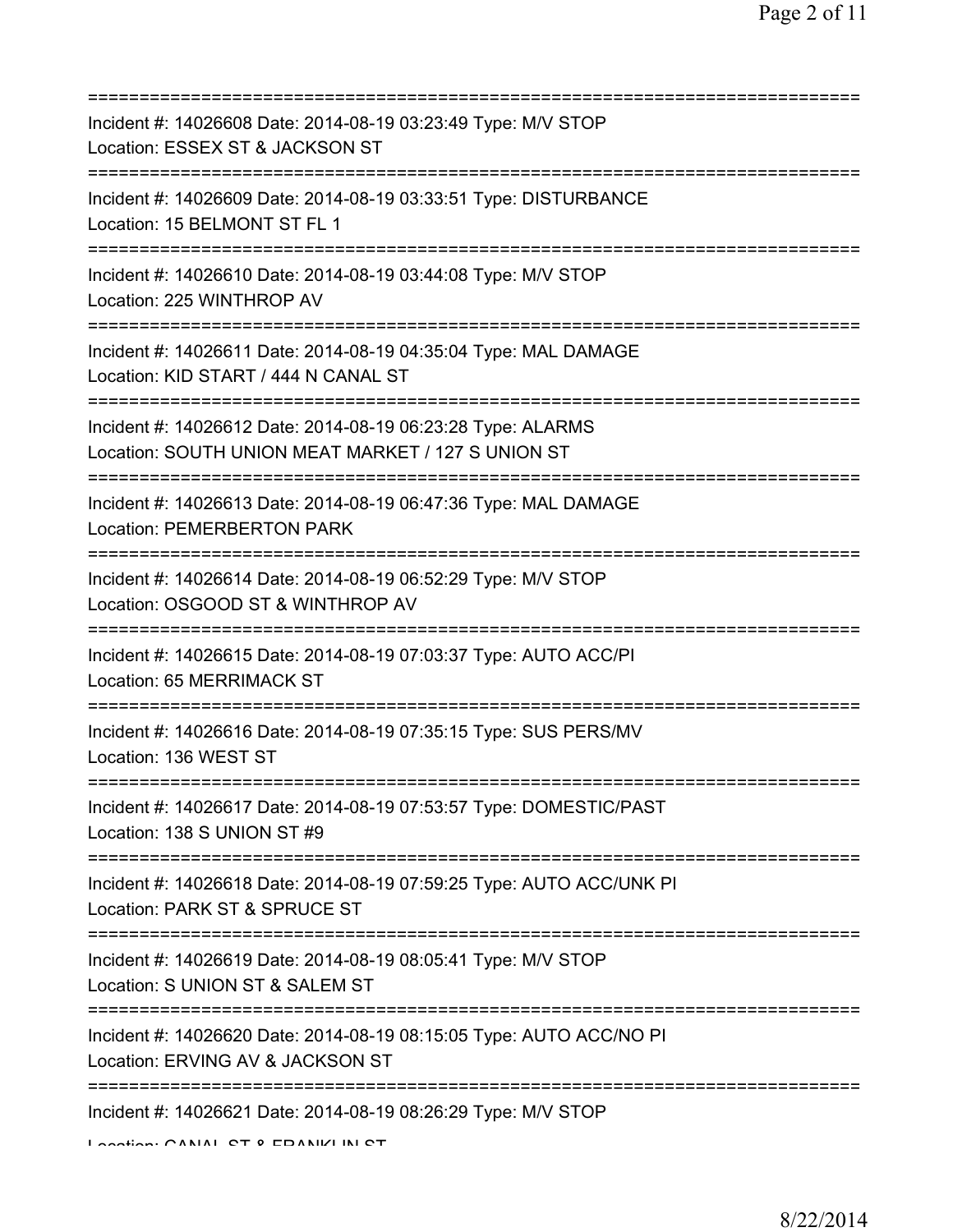| Incident #: 14026622 Date: 2014-08-19 08:29:56 Type: WIRE DOWN<br>Location: 28 WOODLAND CT                                            |
|---------------------------------------------------------------------------------------------------------------------------------------|
| Incident #: 14026623 Date: 2014-08-19 08:33:07 Type: M/V STOP<br>Location: CENTRAL BRIDGE<br>===============================          |
| Incident #: 14026624 Date: 2014-08-19 08:44:50 Type: M/V STOP<br>Location: ESSEX ST & HAMPSHIRE ST                                    |
| Incident #: 14026625 Date: 2014-08-19 09:04:53 Type: MAL DAMAGE<br>Location: SMOKE VALLEY AND CONVINIENCE / 205 BROADWAY              |
| Incident #: 14026626 Date: 2014-08-19 09:08:09 Type: ALARM/BURG<br>Location: CHIN CHIN ORIENTAL / 603 S UNION ST                      |
| Incident #: 14026627 Date: 2014-08-19 09:27:20 Type: LARCENY/PAST<br>Location: 50 HIGH ST                                             |
| ===============================<br>Incident #: 14026628 Date: 2014-08-19 09:32:32 Type: M/V STOP<br>Location: AMESBURY ST & LOWELL ST |
| Incident #: 14026629 Date: 2014-08-19 09:37:49 Type: 209A/SERVE<br>Location: 2 RAILROAD ST                                            |
| Incident #: 14026630 Date: 2014-08-19 09:43:14 Type: 209A/SERVE<br>Location: 72 RAILROAD ST #APT 1                                    |
| Incident #: 14026631 Date: 2014-08-19 09:44:13 Type: M/V STOP<br>Location: E HAVERHILL ST & MARSTON ST                                |
| Incident #: 14026632 Date: 2014-08-19 09:45:49 Type: SUS PERS/MV<br>Location: ESSEX ST & UNION ST                                     |
| Incident #: 14026633 Date: 2014-08-19 09:56:00 Type: M/V STOP<br>Location: 125 AMESBURY ST                                            |
| Incident #: 14026634 Date: 2014-08-19 10:09:22 Type: AUTO ACC/PED<br>Location: HAVERHILL ST & LAWRENCE ST                             |
| Incident #: 14026635 Date: 2014-08-19 10:16:40 Type: M/V STOP                                                                         |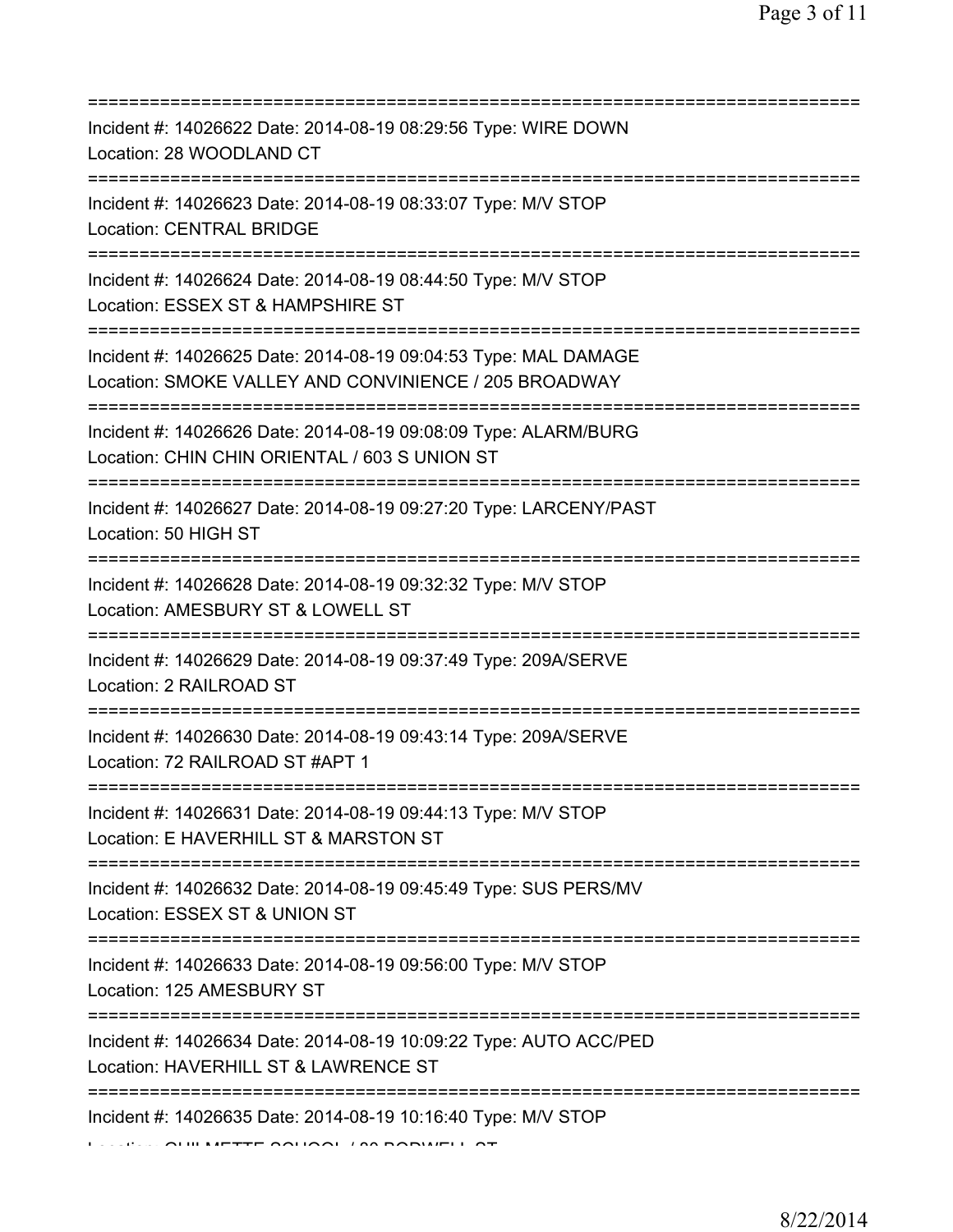=========================================================================== Incident #: 14026636 Date: 2014-08-19 10:22:37 Type: M/V STOP Location: BROADWAY & WATER ST =========================================================================== Incident #: 14026637 Date: 2014-08-19 10:24:59 Type: 209A/SERVE Location: 71 BIGELOW ST =========================================================================== Incident #: 14026638 Date: 2014-08-19 10:25:59 Type: AUTO ACC/NO PI Location: HAVERHILL ST & JACKSON ST =========================================================================== Incident #: 14026639 Date: 2014-08-19 10:28:13 Type: M/V STOP Location: ESSEX ST & HAMPSHIRE ST =========================================================================== Incident #: 14026640 Date: 2014-08-19 10:39:53 Type: INVESTIGATION Location: 9 BUTLER ST =========================================================================== Incident #: 14026641 Date: 2014-08-19 11:00:51 Type: M/V STOP Location: HAVERHILL ST & WEST ST =========================================================================== Incident #: 14026642 Date: 2014-08-19 11:03:38 Type: M/V STOP Location: 255 ESSEX ST =========================================================================== Incident #: 14026643 Date: 2014-08-19 11:06:52 Type: M/V STOP Location: COMMON ST & LAWRENCE ST =========================================================================== Incident #: 14026644 Date: 2014-08-19 11:10:01 Type: DRUG VIO Location: 141 MAY ST =========================================================================== Incident #: 14026645 Date: 2014-08-19 11:15:10 Type: M/V STOP Location: 700 ESSEX ST =========================================================================== Incident #: 14026646 Date: 2014-08-19 11:16:28 Type: B&E/MV/PAST Location: 40 BERNARD AV =========================================================================== Incident #: 14026647 Date: 2014-08-19 11:19:11 Type: SUS PERS/MV Location: BROOK ST =========================================================================== Incident #: 14026648 Date: 2014-08-19 11:33:54 Type: M/V STOP Location: 187 ESSEX ST =========================================================================== Incident #: 14026649 Date: 2014-08-19 11:36:18 Type: M/V STOP Location: MERRIMACK ST & S UNION ST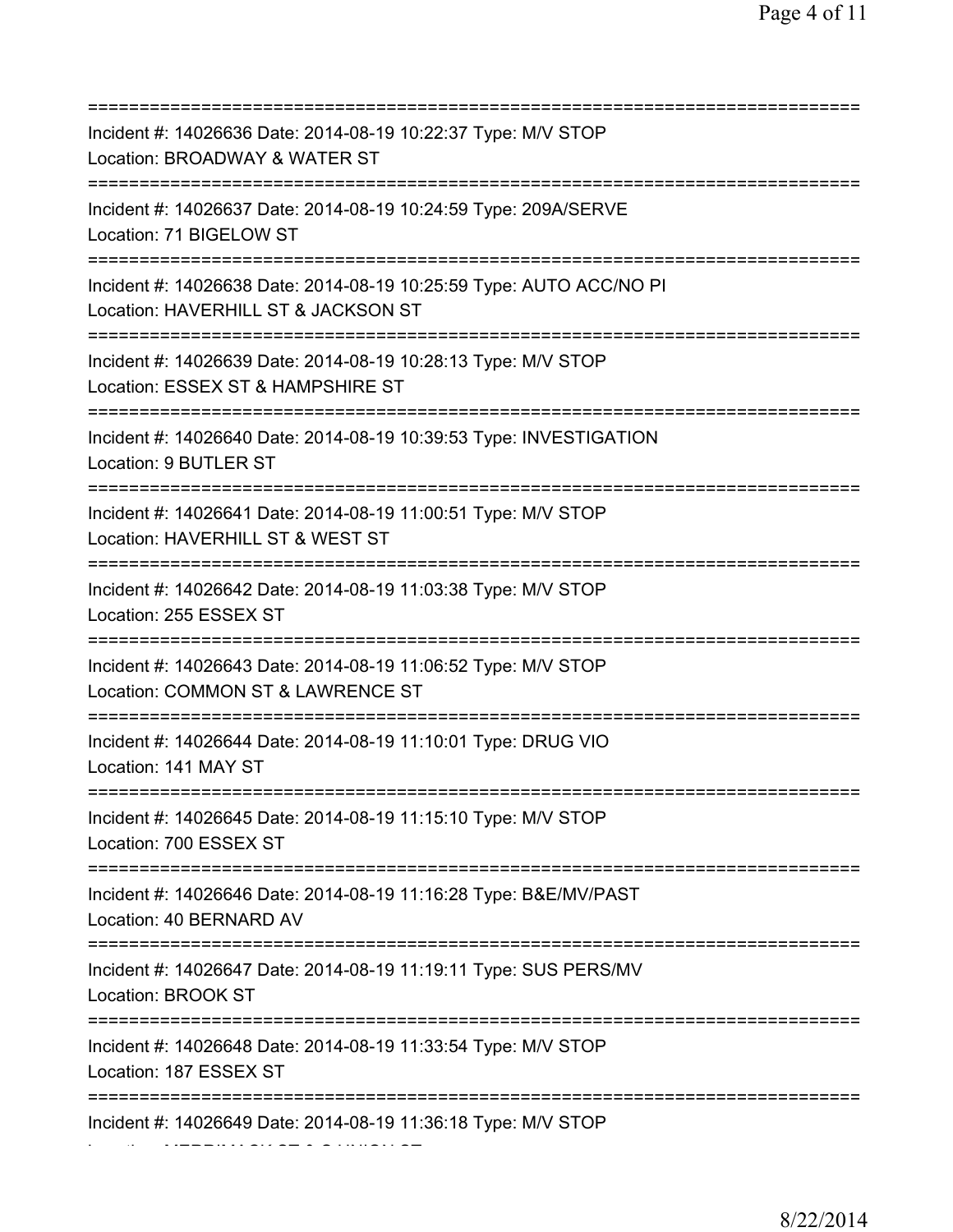| Incident #: 14026651 Date: 2014-08-19 11:48:13 Type: THREATS<br>Location: ELBIA VARIETY / 9 NEWTON ST                                        |
|----------------------------------------------------------------------------------------------------------------------------------------------|
| Incident #: 14026650 Date: 2014-08-19 11:48:56 Type: AUTO ACC/UNK PI<br>Location: FOSTER ST & SALEM ST                                       |
| Incident #: 14026652 Date: 2014-08-19 11:53:23 Type: ALARM/BURG<br>Location: 16 OHIO AV                                                      |
| Incident #: 14026653 Date: 2014-08-19 12:01:47 Type: TRESPASSING<br>Location: PROGRESS REALTY / 282 BROADWAY<br>:=====================       |
| Incident #: 14026654 Date: 2014-08-19 12:04:32 Type: INVESTIGATION<br>Location: 71 ELM ST                                                    |
| Incident #: 14026655 Date: 2014-08-19 12:22:10 Type: 911 HANG UP<br>Location: 50 ISLAND ST #417<br>=======================                   |
| Incident #: 14026656 Date: 2014-08-19 12:26:10 Type: TEST QED<br>Location: 15 NEWTON ST                                                      |
| Incident #: 14026657 Date: 2014-08-19 12:27:32 Type: THREATS<br>Location: 101 NEWBURY ST                                                     |
| Incident #: 14026658 Date: 2014-08-19 12:33:29 Type: SUS PERS/MV<br>Location: BRADFORD ST & BROADWAY                                         |
| Incident #: 14026659 Date: 2014-08-19 12:36:52 Type: M/V STOP<br>Location: 122 BRADFORD ST                                                   |
| Incident #: 14026660 Date: 2014-08-19 12:45:44 Type: STOL/MV/PAS<br>Location: 46 MELVIN ST                                                   |
| Incident #: 14026661 Date: 2014-08-19 12:51:21 Type: DRUG VIO<br>Location: MYRTLE ST & SPRUCE ST                                             |
| ======================================<br>Incident #: 14026662 Date: 2014-08-19 12:56:06 Type: DISTURBANCE<br>Location: 119 DRACUT ST FL 1ST |
| ===============<br>Incident #: 14026663 Date: 2014-08-19 12:57:06 Type: INVESTIGATION                                                        |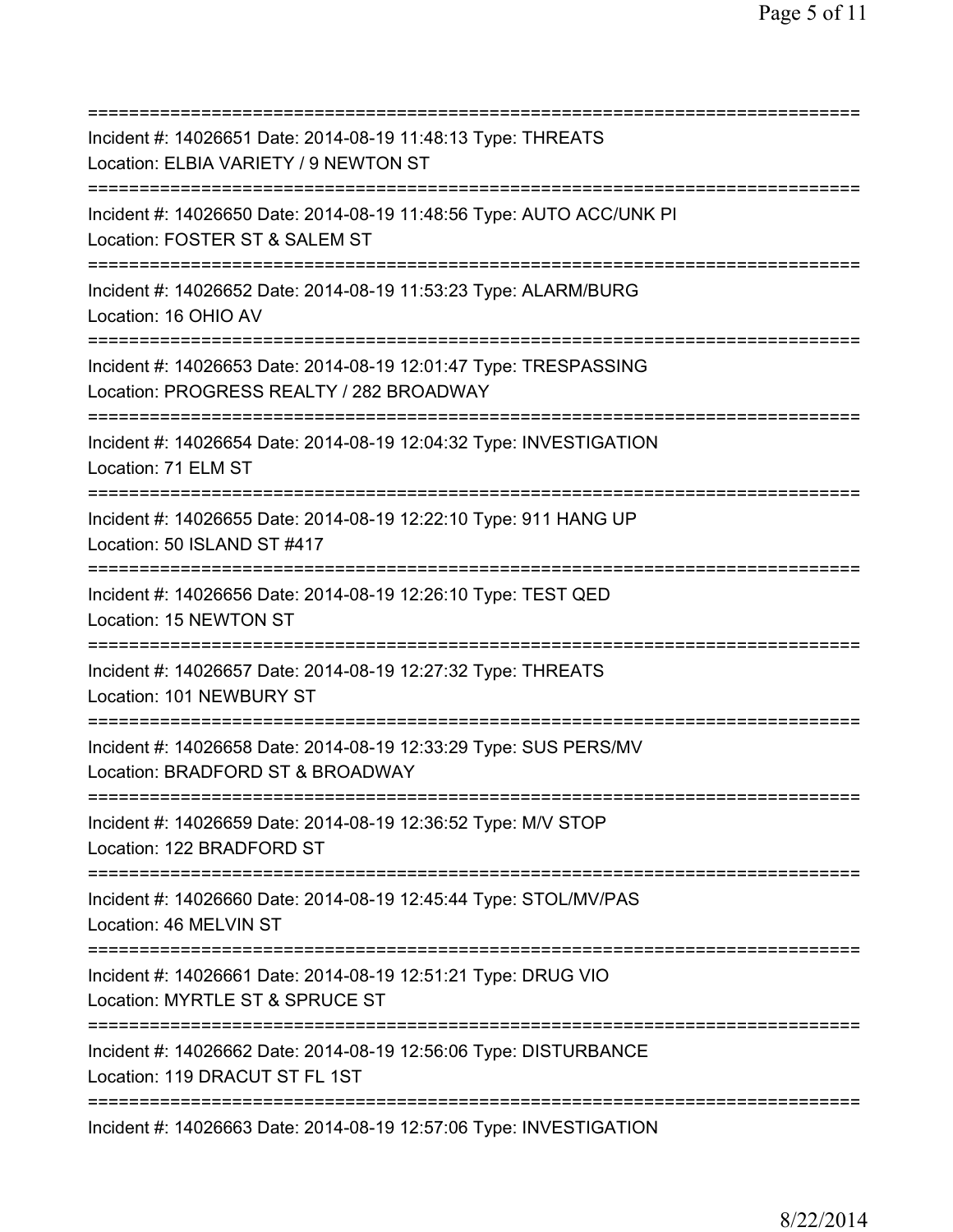| Incident #: 14026664 Date: 2014-08-19 13:01:58 Type: MAL DAMAGE<br>Location: 61 PLEASANT ST                                |
|----------------------------------------------------------------------------------------------------------------------------|
| Incident #: 14026665 Date: 2014-08-19 13:11:19 Type: M/V STOP<br>Location: LAWRENCE ST & LEBANON ST                        |
| Incident #: 14026666 Date: 2014-08-19 13:12:07 Type: WARRANT SERVE<br>Location: 10 DIAMOND ST #9                           |
| Incident #: 14026667 Date: 2014-08-19 13:18:13 Type: TRESPASSING<br>Location: PROGRESS REALTY / 284 BROADWAY               |
| Incident #: 14026668 Date: 2014-08-19 13:20:30 Type: 209A/SERVE<br>Location: 1053 ESSEX ST                                 |
| Incident #: 14026669 Date: 2014-08-19 13:37:30 Type: TEST QED<br>Location: 2 MUSEUM SQ<br>:=============================== |
| Incident #: 14026670 Date: 2014-08-19 13:39:17 Type: M/V STOP<br>Location: BROADWAY & COMMON ST                            |
| Incident #: 14026671 Date: 2014-08-19 13:49:10 Type: SHOPLIFTING<br>Location: CVS PHARMACY / 266 BROADWAY                  |
| Incident #: 14026673 Date: 2014-08-19 13:56:54 Type: DETAIL<br><b>Location: MAY ST</b>                                     |
| Incident #: 14026672 Date: 2014-08-19 13:57:38 Type: WOMAN DOWN<br>Location: 83 SPRINGFIELD ST                             |
| Incident #: 14026674 Date: 2014-08-19 13:59:53 Type: CONFIS PROP<br>Location: 395 SALEM ST FL 2ND                          |
| ;=========================<br>Incident #: 14026675 Date: 2014-08-19 14:03:21 Type: MEDIC SUPPORT<br>Location: 11 FOREST ST |
| Incident #: 14026677 Date: 2014-08-19 14:15:55 Type: DRUG VIO<br>Location: SOUTH COMMON                                    |
| Incident #: 14026676 Date: 2014-08-19 14:16:49 Type: SUS PERS/MV                                                           |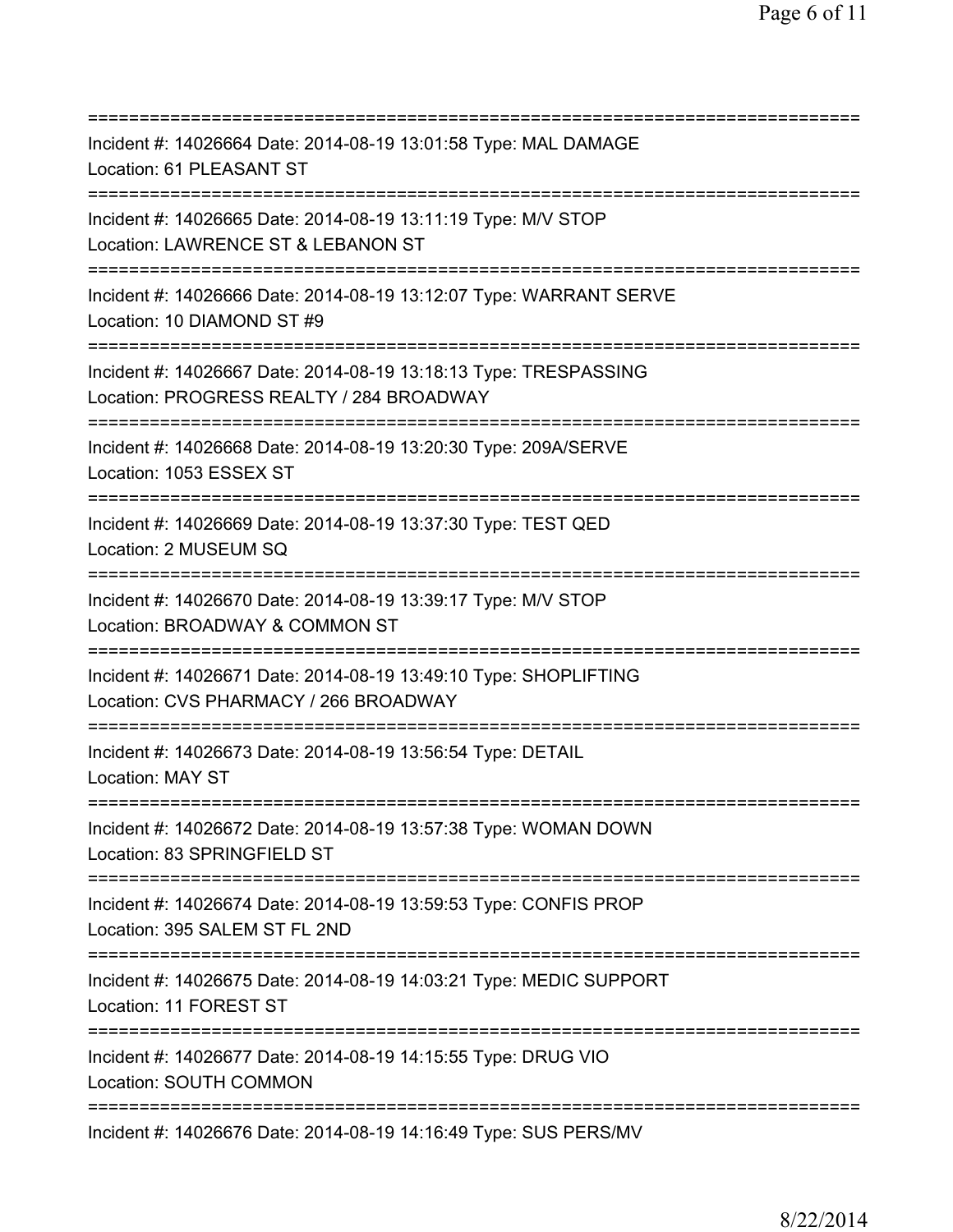| Location: 282 BROADWAY<br>;===================================                                                                     |
|------------------------------------------------------------------------------------------------------------------------------------|
| Incident #: 14026678 Date: 2014-08-19 14:18:26 Type: ALARM/BURG<br>Location: 33 HOFFMAN AV<br>==================================== |
| Incident #: 14026679 Date: 2014-08-19 14:23:53 Type: LARCENY/PAST<br>Location: 1 GENERAL ST<br>;=================================  |
| Incident #: 14026680 Date: 2014-08-19 14:29:04 Type: 209A/SERVE<br>Location: 97.5 RAILROAD ST                                      |
| Incident #: 14026681 Date: 2014-08-19 14:34:13 Type: AUTO ACC/NO PI<br>Location: ESSEX ST & WARREN ST                              |
| Incident #: 14026682 Date: 2014-08-19 14:53:51 Type: HIT & RUN M/V<br>Location: HAVERHILL ST & WEST ST<br>===========              |
| Incident #: 14026683 Date: 2014-08-19 14:57:24 Type: AUTO ACC/NO PI<br>Location: AVON ST & E HAVERHILL ST                          |
| Incident #: 14026684 Date: 2014-08-19 15:05:32 Type: AUTO ACC/NO PI<br>Location: BANK OF AMERICA / 67 WINTHROP AV                  |
| Incident #: 14026685 Date: 2014-08-19 15:16:15 Type: LARCENY/PROG<br>Location: 19 MEDFORD ST                                       |
| Incident #: 14026686 Date: 2014-08-19 15:20:04 Type: SUS PERS/MV<br>Location: CHESTNUT ST & LAWRENCE ST                            |
| Incident #: 14026687 Date: 2014-08-19 15:28:43 Type: NOTIFICATION<br>Location: 2 NIGHTINGALE CT                                    |
| Incident #: 14026688 Date: 2014-08-19 15:32:26 Type: NOTIFICATION<br>Location: 478 HAVERHILL ST                                    |
| Incident #: 14026689 Date: 2014-08-19 15:35:38 Type: AUTO ACC/UNK PI<br>Location: 599 CANAL ST                                     |
| Incident #: 14026690 Date: 2014-08-19 15:40:36 Type: EXTRA SURVEIL<br>Location: 506 RIVERSIDE DR                                   |
| :==========================<br>Incident #: 11006601 Deta: 0011 00 10 15:10:56 Tyne: OV WELL DEINIO                                 |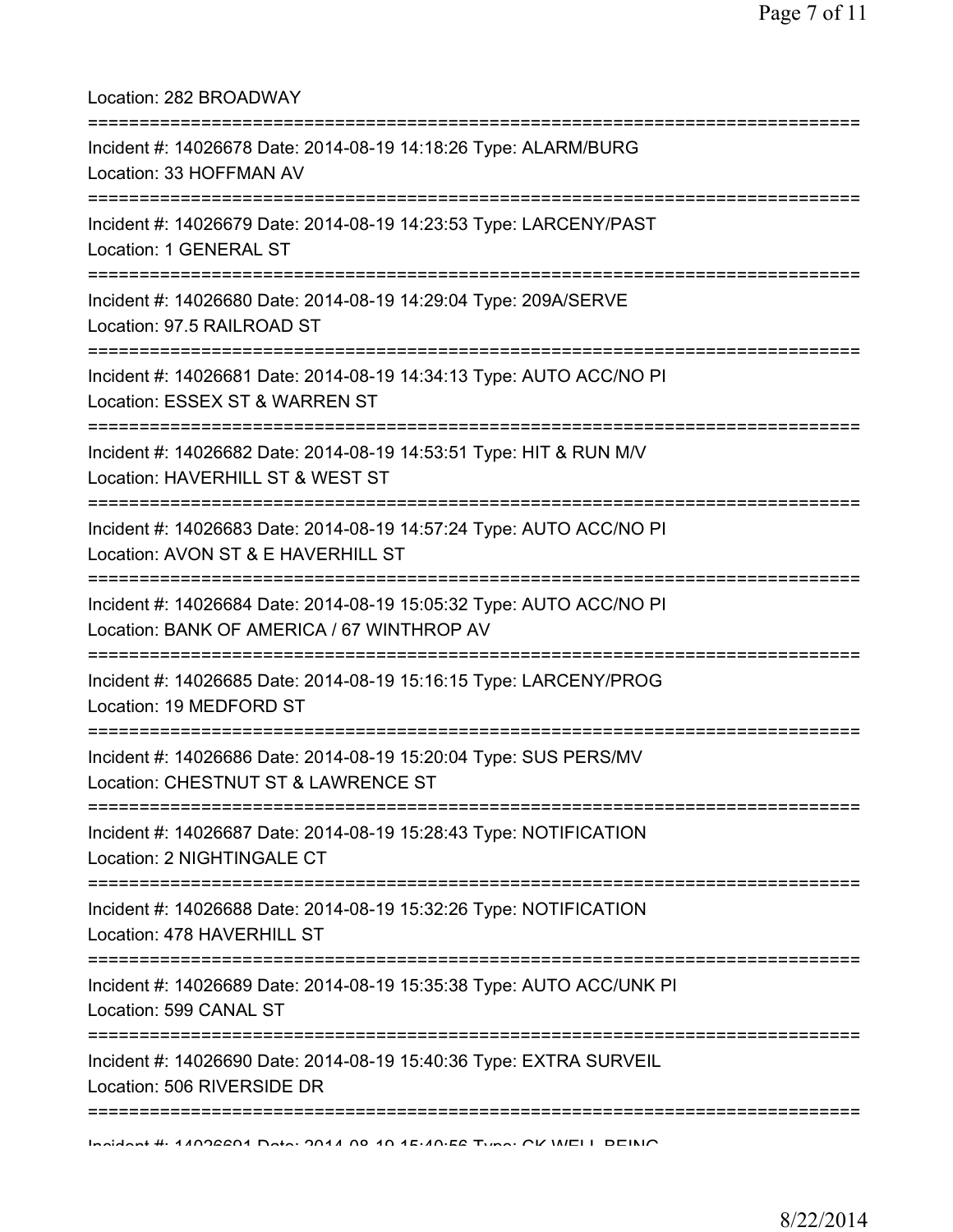| Location: HOLIDAY INN EXPRESS / 224 WINTHROP AV                                                                                                                |
|----------------------------------------------------------------------------------------------------------------------------------------------------------------|
| Incident #: 14026692 Date: 2014-08-19 16:00:12 Type: DRUG VIO<br>Location: ANDOVER ST & S UNION ST                                                             |
| Incident #: 14026693 Date: 2014-08-19 16:07:53 Type: DOMESTIC/PAST<br>Location: 40 HOFFMAN                                                                     |
| Incident #: 14026694 Date: 2014-08-19 16:23:23 Type: DISORDERLY<br>Location: SHOWCASE CINEMA / 141 WINTHROP AV                                                 |
| Incident #: 14026695 Date: 2014-08-19 16:44:58 Type: TOW OF M/V<br>Location: FLORENCE ST & WEST ST                                                             |
| Incident #: 14026696 Date: 2014-08-19 17:27:15 Type: M/V STOP<br>Location: ESSEX ST & MARGIN ST                                                                |
| Incident #: 14026697 Date: 2014-08-19 17:35:54 Type: M/V STOP<br>Location: FRANKLIN ST & HAVERHILL ST                                                          |
| :=======================<br>Incident #: 14026699 Date: 2014-08-19 17:40:53 Type: SUICIDE ATTEMPT<br>Location: 59 DRACUT ST FL 1ST FL<br>:===================== |
| Incident #: 14026698 Date: 2014-08-19 17:41:53 Type: MEDIC SUPPORT<br>Location: 49 HIGH ST                                                                     |
| Incident #: 14026700 Date: 2014-08-19 17:43:56 Type: LARCENY/PROG<br>Location: CHESTNUT ST & SHORT ST                                                          |
| Incident #: 14026701 Date: 2014-08-19 17:44:03 Type: SUS PERS/MV<br>Location: DAISY ST & HOLLY ST                                                              |
| Incident #: 14026702 Date: 2014-08-19 18:00:07 Type: DISTURBANCE<br>Location: 2 LEXINGTON ST                                                                   |
| Incident #: 14026703 Date: 2014-08-19 18:02:00 Type: ROBBERY UNARM<br>Location: CHESTNUT ST & SHORT ST                                                         |
| Incident #: 14026704 Date: 2014-08-19 18:14:24 Type: M/V STOP<br>Location: 274 HAMPSHIRE ST                                                                    |
|                                                                                                                                                                |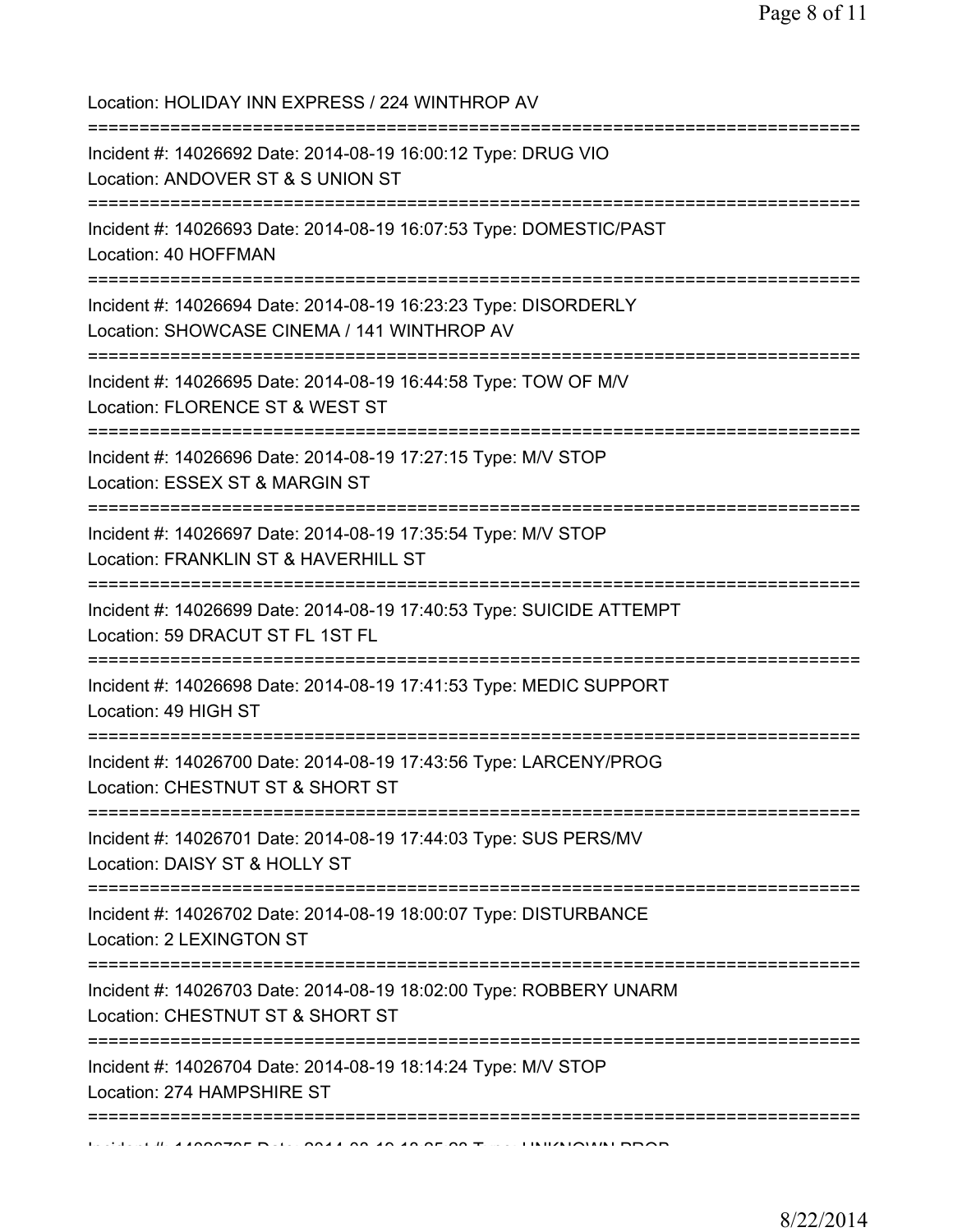| Location: HAVERHILL ST & JACKSON ST<br>======================================                                                           |
|-----------------------------------------------------------------------------------------------------------------------------------------|
| Incident #: 14026706 Date: 2014-08-19 18:32:04 Type: LARCENY/PROG<br>Location: 95 CHESTNUT ST<br>====================================== |
| Incident #: 14026707 Date: 2014-08-19 18:56:13 Type: M/V STOP<br>Location: ESSEX ST & LAWRENCE ST<br>==========================         |
| Incident #: 14026708 Date: 2014-08-19 19:05:40 Type: SUS PERS/MV<br>Location: BROADWAY & WATER ST                                       |
| Incident #: 14026709 Date: 2014-08-19 19:21:00 Type: MAL DAMG PROG<br>Location: 106 BEACON AV                                           |
| Incident #: 14026710 Date: 2014-08-19 19:30:28 Type: DRINKING PUBL<br>Location: LAWRENCE ST & MYRTLE ST<br>============================ |
| Incident #: 14026711 Date: 2014-08-19 20:01:06 Type: MEDIC SUPPORT<br>Location: 67 CROSS ST FL 1SFL                                     |
| Incident #: 14026712 Date: 2014-08-19 20:05:40 Type: ROBBERY UNARM<br>Location: 103 BOXFORD ST                                          |
| Incident #: 14026713 Date: 2014-08-19 20:16:40 Type: ALARM/BURG<br>Location: AZ PHARMACY / 25 MARSTON ST #SUITE 101                     |
| Incident #: 14026714 Date: 2014-08-19 20:17:44 Type: SUS PERS/MV<br>Location: 1 RIVERVIEW PL                                            |
| =================================<br>Incident #: 14026715 Date: 2014-08-19 20:43:19 Type: M/V STOP<br>Location: 67 WINTHROP AV          |
| Incident #: 14026716 Date: 2014-08-19 21:08:14 Type: INVESTIGATION<br>Location: 132 SPRINGFIELD ST                                      |
| Incident #: 14026717 Date: 2014-08-19 21:08:49 Type: ALARM/BURG<br>Location: DUNKIN DONUTS / 50 S BROADWAY                              |
| Incident #: 14026718 Date: 2014-08-19 21:11:08 Type: TRESPASSING<br>Location: HIGH ST                                                   |
|                                                                                                                                         |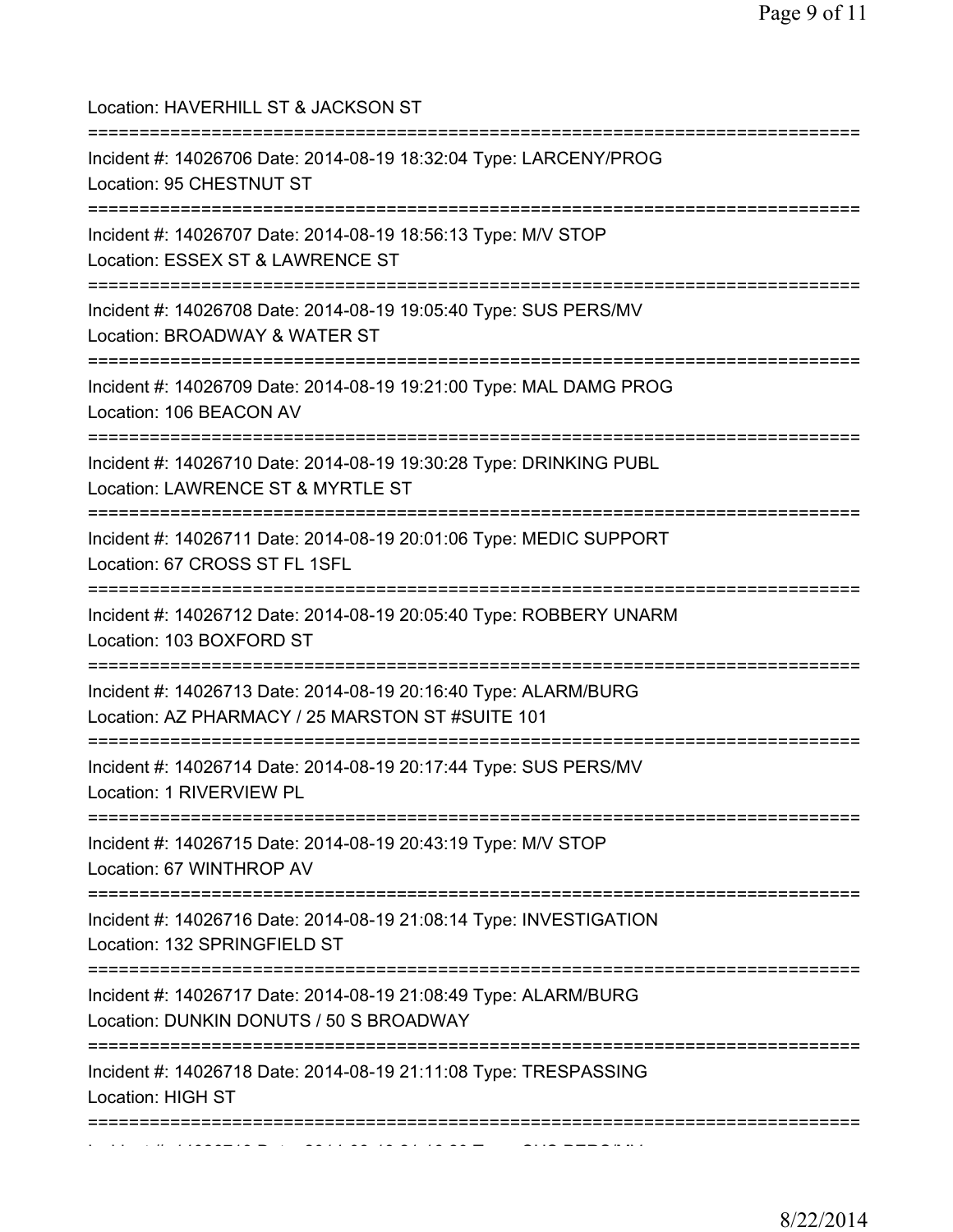Location: PERRY AV

| Incident #: 14026720 Date: 2014-08-19 21:23:25 Type: UNKNOWN PROB<br>Location: 191 PROSPECT ST                                           |
|------------------------------------------------------------------------------------------------------------------------------------------|
| Incident #: 14026721 Date: 2014-08-19 21:25:23 Type: TRESPASSING<br>Location: LAWRENCE HIGH SCHOOL / 70 N PARISH RD                      |
| Incident #: 14026722 Date: 2014-08-19 21:33:18 Type: ALARM/BURG<br>Location: VECINA BEAUTY SUPPLY / 4 HAMPSHIRE ST                       |
| Incident #: 14026723 Date: 2014-08-19 21:42:11 Type: M/V STOP<br>Location: ESSEX ST & GREENWOOD ST                                       |
| Incident #: 14026724 Date: 2014-08-19 21:43:55 Type: E911 HANGUP<br>Location: 243 S BROADWAY #APT 203                                    |
| Incident #: 14026725 Date: 2014-08-19 22:12:53 Type: ALARM/BURG<br>Location: MONTERO RESD / 481 HAVERHILL ST                             |
| Incident #: 14026726 Date: 2014-08-19 22:18:35 Type: ALARM/BURG<br>Location: 258 E HAVERHILL ST                                          |
| Incident #: 14026727 Date: 2014-08-19 22:22:47 Type: SPECIAL CHECK<br>Location: ESSEX ST & MARGIN ST                                     |
| Incident #: 14026728 Date: 2014-08-19 22:30:37 Type: M/V STOP<br>Location: ANDOVER ST & S BROADWAY                                       |
| :===================================<br>Incident #: 14026729 Date: 2014-08-19 22:37:37 Type: M/V STOP<br>Location: INMAN ST & S BROADWAY |
| Incident #: 14026730 Date: 2014-08-19 22:48:28 Type: M/V STOP<br>Location: S BROADWAY & SALEM ST                                         |
| Incident #: 14026731 Date: 2014-08-19 22:51:33 Type: M/V STOP<br>Location: MERRIMACK ST & S BROADWAY                                     |
| Incident #: 14026732 Date: 2014-08-19 23:44:41 Type: M/V STOP<br>Location: HAMPSHIRE ST & METHUEN ST                                     |
|                                                                                                                                          |